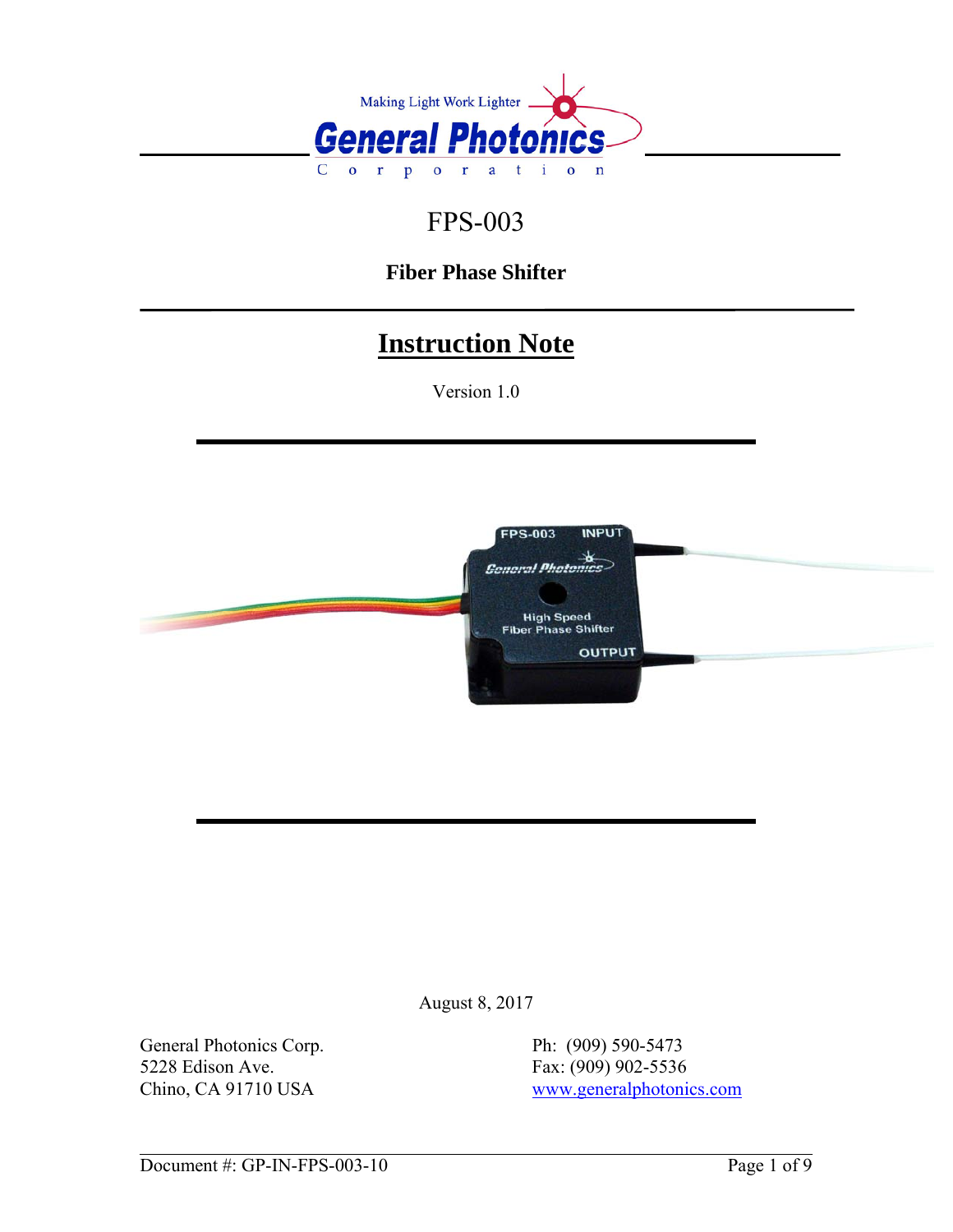## **Table of Contents:**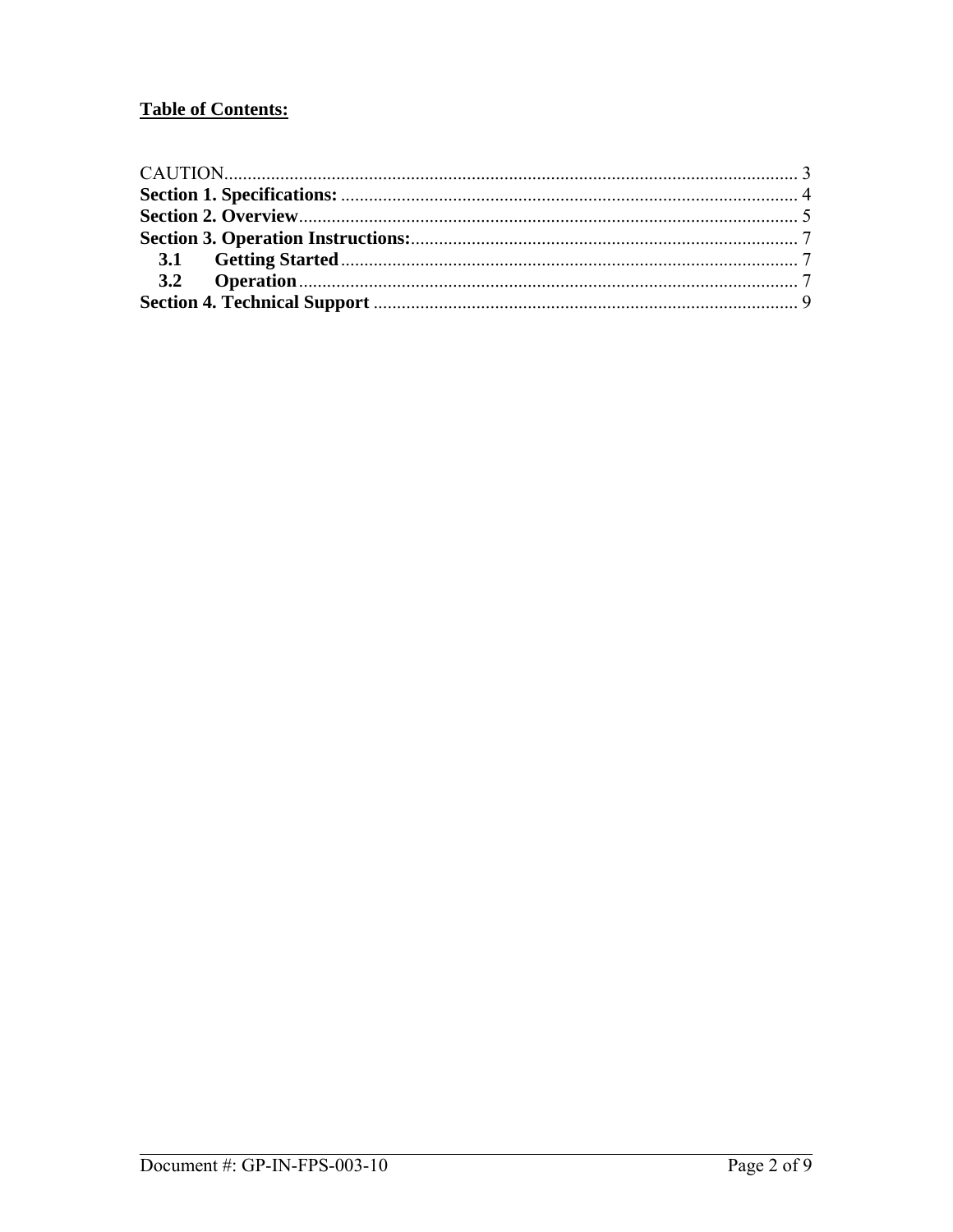### CAUTION

<span id="page-2-0"></span>1. Make sure that the polarity of the connection between the piezo driver and the FPS-003 electrical input is correct. Do not apply a negative voltage to the piezo.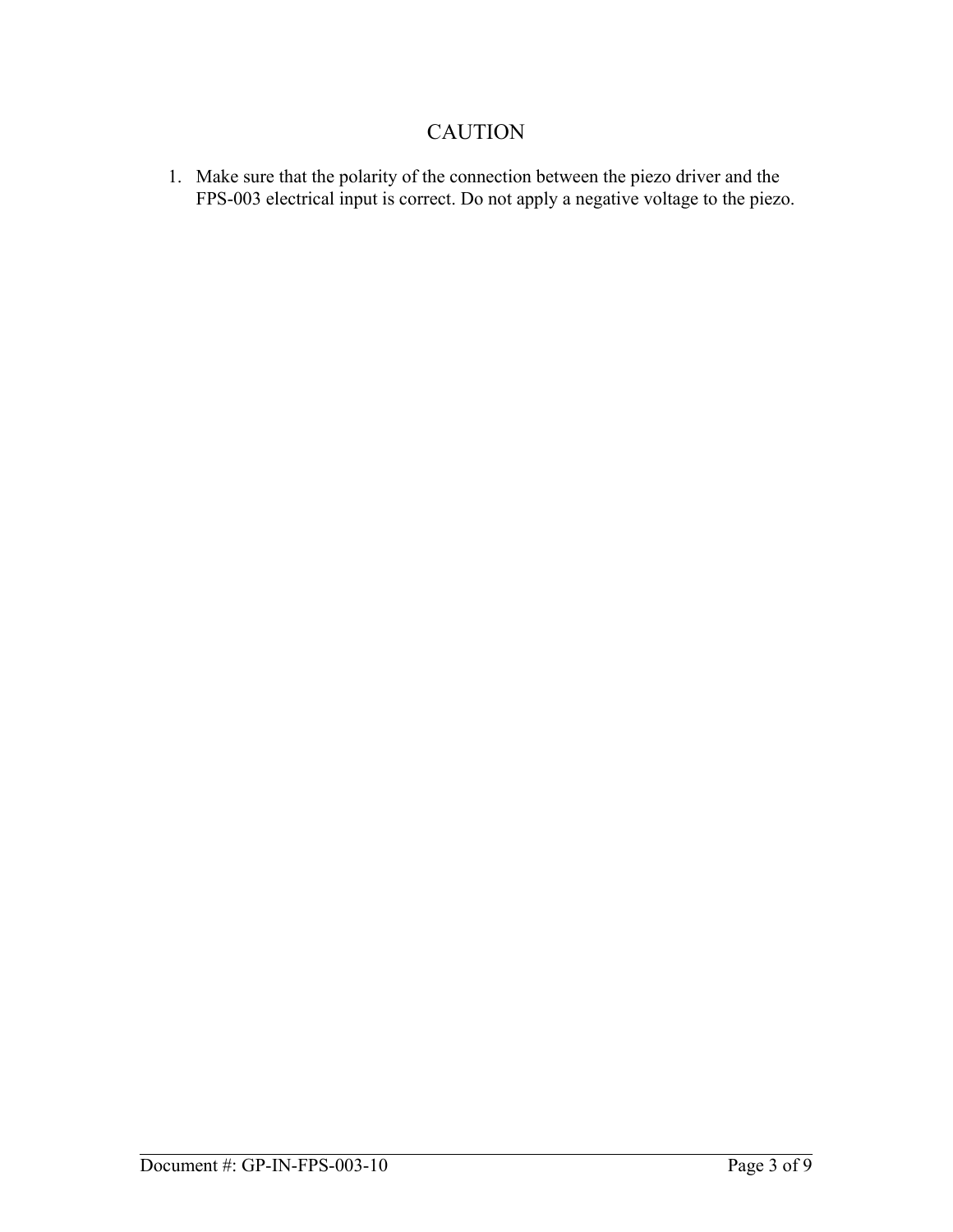### <span id="page-3-0"></span>**Section 1. Specifications:**

| Wavelengths                                        | 1310/1550, 1060, or 780nm                                                                                                                |
|----------------------------------------------------|------------------------------------------------------------------------------------------------------------------------------------------|
| Fiber Type                                         | 1310/1550nm: Corning ClearCurve ZBL or equivalent<br>1060nm: 980-1550nm fiber with MFD 5µm at 980nm<br>780nm: Nufern 780HP or equivalent |
| <b>Insertion Loss</b>                              | <0.5 dB (at $\lambda_c$ , excluding connectors)                                                                                          |
| <b>Return Loss</b>                                 | $>55$ dB (excluding connectors)                                                                                                          |
| <b>Total Phase Shift</b><br>@500Hz, $V_{pp}$ =150V | $>55\pi$ (at 1550nm)                                                                                                                     |
| Half Wave Voltage $(V_\pi)$<br>@500Hz              | 1-3V typical                                                                                                                             |
| <b>Resonance Frequency</b>                         | 36-39kHz typical                                                                                                                         |
| $V_{\pi}$ ( <i>a</i> ) resonance<br>frequency      | $\leq$ 150mV typical                                                                                                                     |
| <b>PDL</b>                                         | $< 0.05$ dB at 1550nm                                                                                                                    |
| Residual Amplitude<br>Modulation                   | $\pm 0.01$ dB (at 1550nm)                                                                                                                |
| Capacitance of Piezo                               | $5-12$ nF                                                                                                                                |
| Maximum Applied<br>Voltage                         | 150V                                                                                                                                     |
| Drive Frequency Range                              | $0-60$ kHz                                                                                                                               |
| <b>Electrical Interface</b>                        | Molex WM9131-ND or equivalent                                                                                                            |
| <b>Operation Temperature</b>                       | 10 to 50 $\degree$ C                                                                                                                     |
| Storage temperature                                | $-40^{\circ}$ to 85° C                                                                                                                   |
| <b>Total Fiber Length</b>                          | $500 \pm 10$ cm                                                                                                                          |
| Dimensions                                         | $31.0$ (L) x $31.0$ (W) x $14.5$ (H) mm                                                                                                  |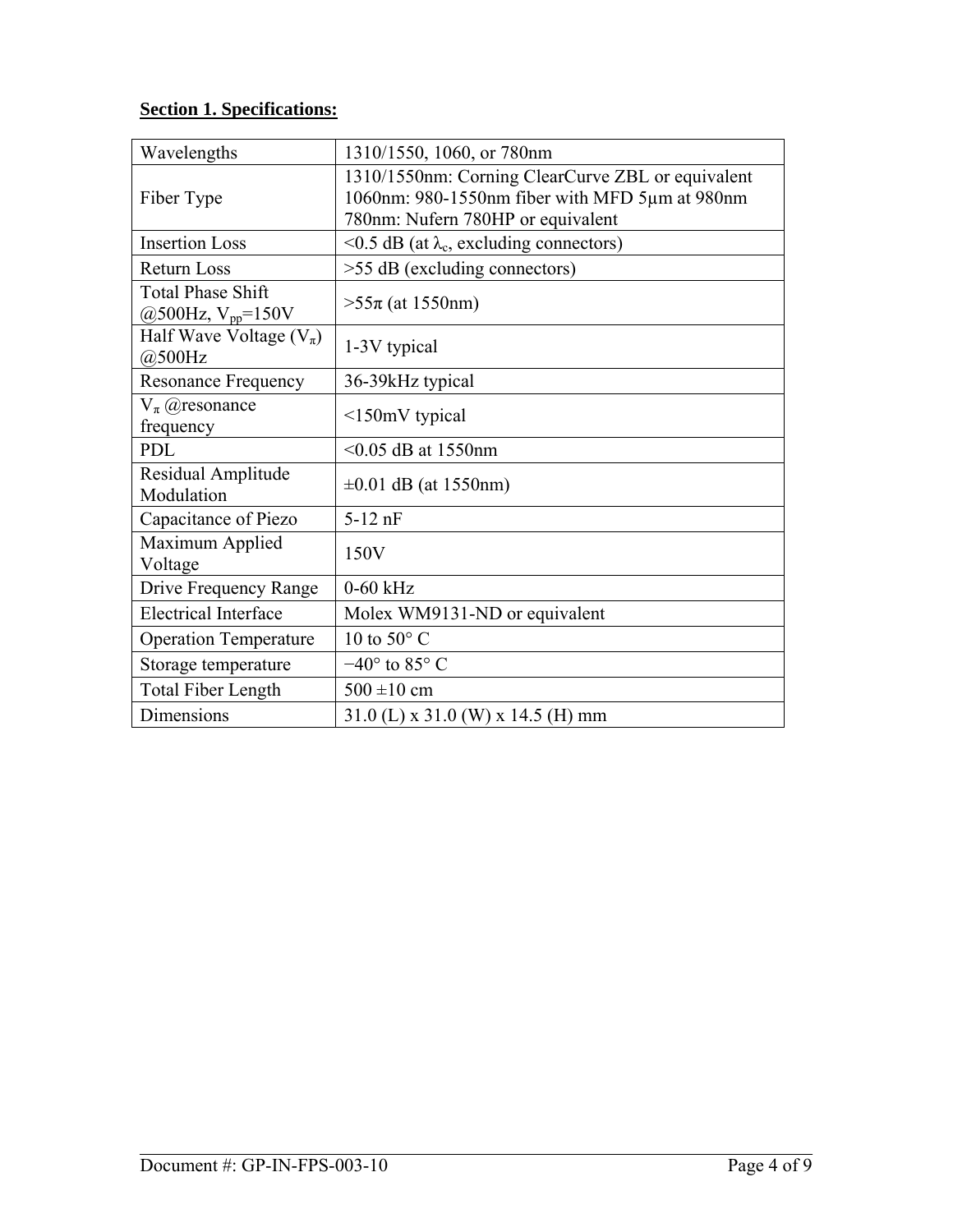#### <span id="page-4-0"></span>**Section 2. Overview**

The FPS-003 is a high speed phase shifter specially designed with an operating frequency range of 0 to 60 kHz. In addition, it has a low  $V_{\pi}$  both at resonance and off-resonance, so that it can be driven with a standard function generator to achieve phase shifts of a few  $\pi$ , or with a high voltage driver for larger phase shifts. It has an off-resonance phase shift range of up to  $55\pi$ .

The device is piezo driven, and the phase shift is achieved by stretching the fiber. Since the complete optical path is in fiber, the insertion loss and back reflections are low, and different types of fiber are available for different applications.



**Figure 1 FPS-003 phase shifter** 

#### **2.1 Electrical Interface**

Electrical Interface: Ribbon cable with 4-pin connector Electrical Connector: Molex WM9131-ND or equivalent Mating Connector: Molex WM4802-ND or equivalent

| Electrical connector pinout: |  |
|------------------------------|--|
|                              |  |

| Pin | Function   |
|-----|------------|
|     | Positive   |
|     | Not in use |
|     | Negative   |
|     | Case       |



Pin 1 is marked with a triangle on the connector.

#### **2.2 Optical Interface**

The FPS-003 has 2 fiber pigtails for the input and output signals. Input and output are interchangeable.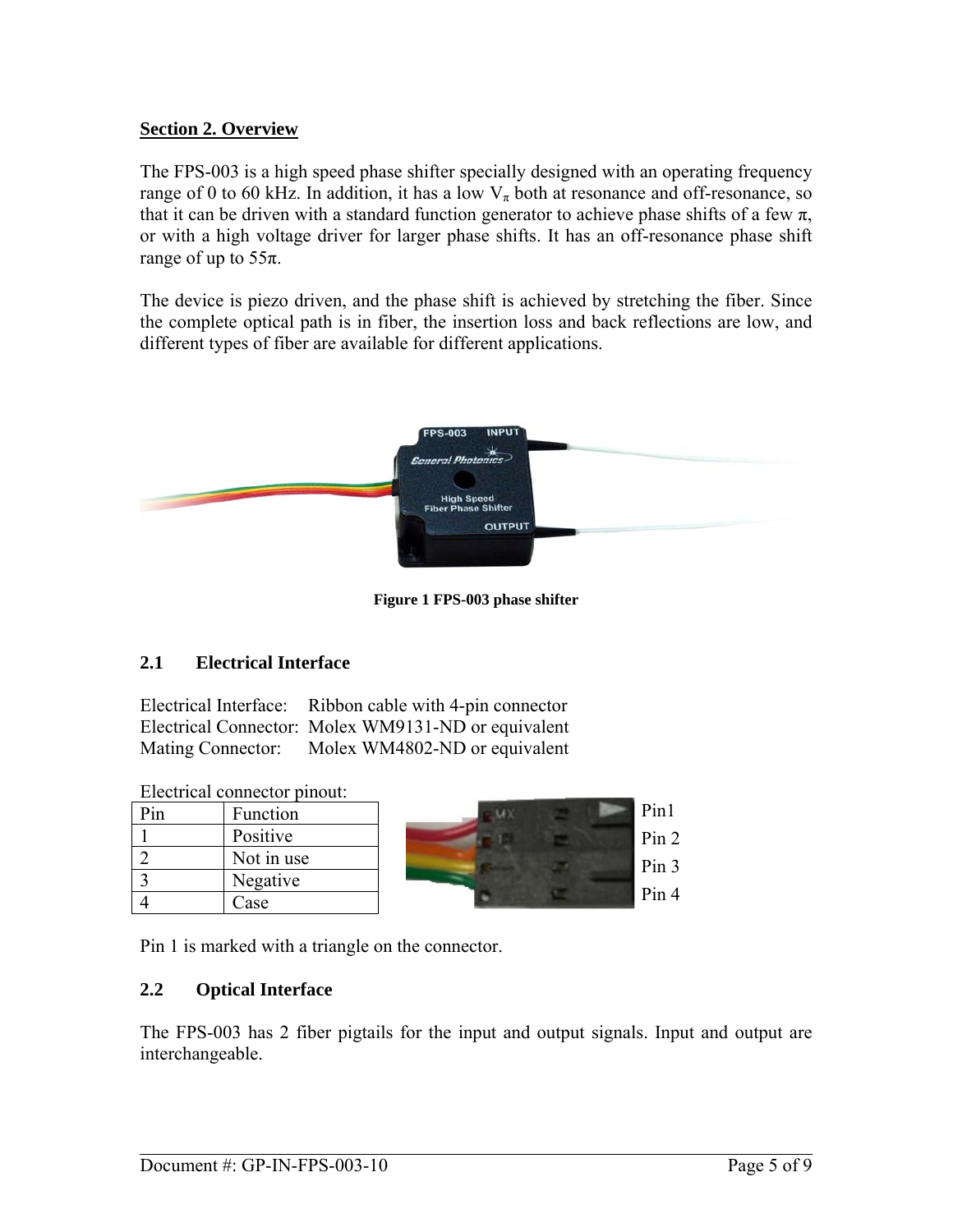#### **2.3 Mechanical Dimensions**



**Figure 2 Mechanical dimensions of FPS-003, in mm** 

<span id="page-5-0"></span>[Figure 2](#page-5-0) shows the mechanical dimensions of the FPS-003, including the size and locations of mounting holes.

For bottom mounting (screws inserted upwards from the bottom), use 5 #4-40 UNC L1/4 screws. The mounting holes used are the 4 corner holes (2 through holes and 2 blind holes) and one in the center.

For top mounting (screws inserted downwards from the top), use 3 #2-56 UNC L5/16 screws. The mounting holes used are the two corner through holes and the center hole.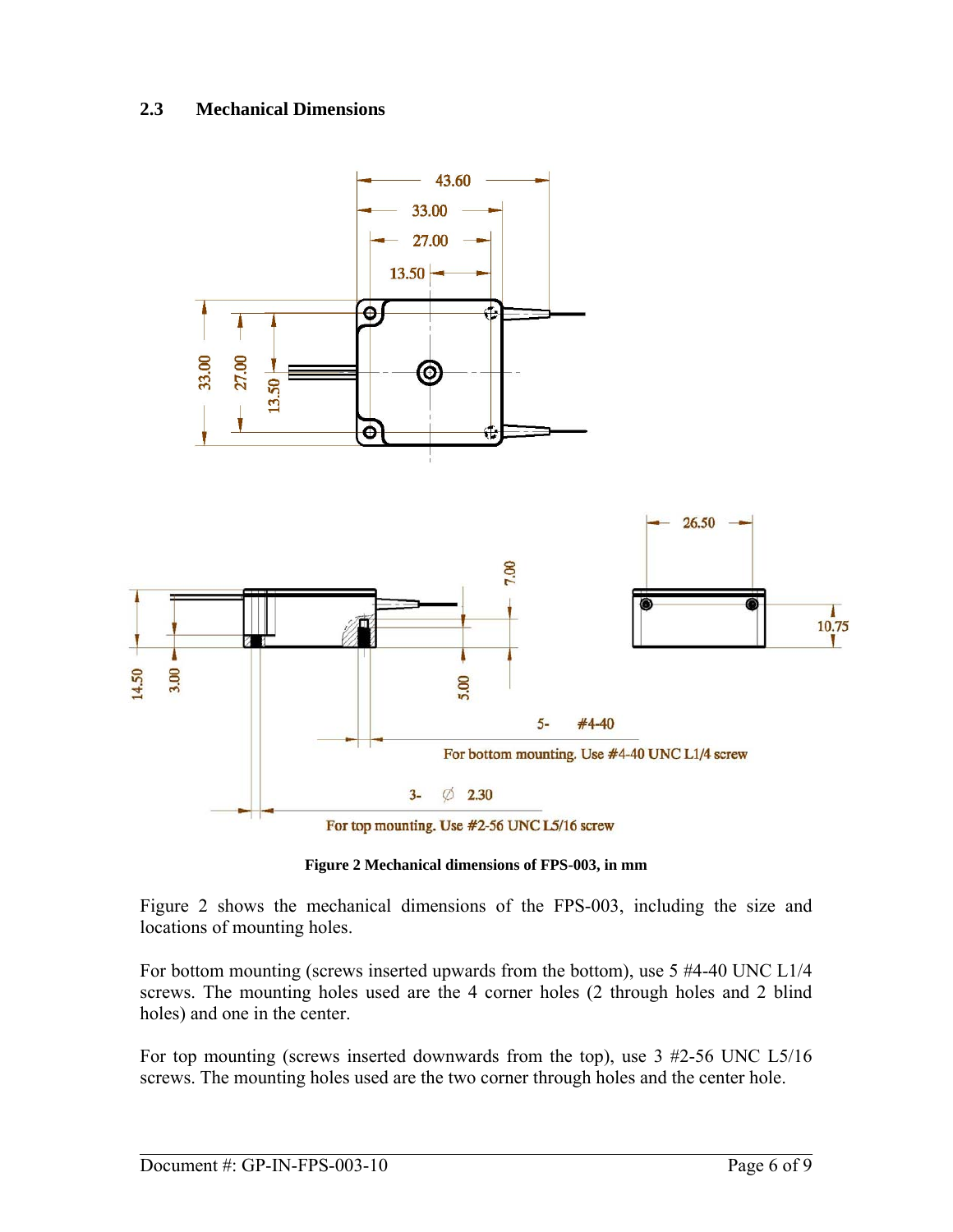#### <span id="page-6-0"></span>**Section 3. Operation Instructions:**

#### **3.1 Getting Started**

#### *Unpacking*

Inspect FPS-003 for any physical damage due to shipping/transportation. Contact carrier if any damage is found. Check the packing list to see if any parts or accessories are missing.

#### *Initial setup*

- 1. Before connecting to the FPS-003, set up the input signal parameters on the piezo driver. Make sure that the output voltage is not negative and does not exceed +150V. With the piezo driver powered off, connect the piezo driver to the FPS-003 electrical cable. Make sure that the polarity is correct.
- 2. Connect input and output fibers to FPS-003. It is important to clean the fiber connectors using industry standard procedures before connecting them. Make sure that the light source is turned off during connector cleaning.
- 3. Turn on the light source and power on the piezo driver.

Note: For interferometric applications, make sure that all fibers are fixed in position and cannot move during measurement. This can be done by taping them to the optical table.

#### **3.2 Operation**

The FPS-003 uses a piezo with a capacitance of about 8 nF (see test data for exact value).

The drive signal source can vary depending on the required phase shift and drive frequency. For small phase shifts (a few  $\pi$ ), a function generator can be used as the drive signal source. To use the full range of the phase shifter, the drive signal source should be able to provide a sine wave drive signal with a peak-to-peak voltage of up to 150V, at a bandwidth of 60 kHz.

- 1. **Never apply a voltage higher than 150V to the FPS-003. Do not apply a negative input voltage to the FPS-003.**
- 2. Adjust the piezo driver voltage to achieve the desired delay at the desired modulation frequency. See [Figure 3](#page-7-0) to [Figure 5](#page-7-1) for typical performance data for FPS-003s with different types of fiber.
- 3. Turn off the electrical drive signal and light source when the FPS-003 is not in use.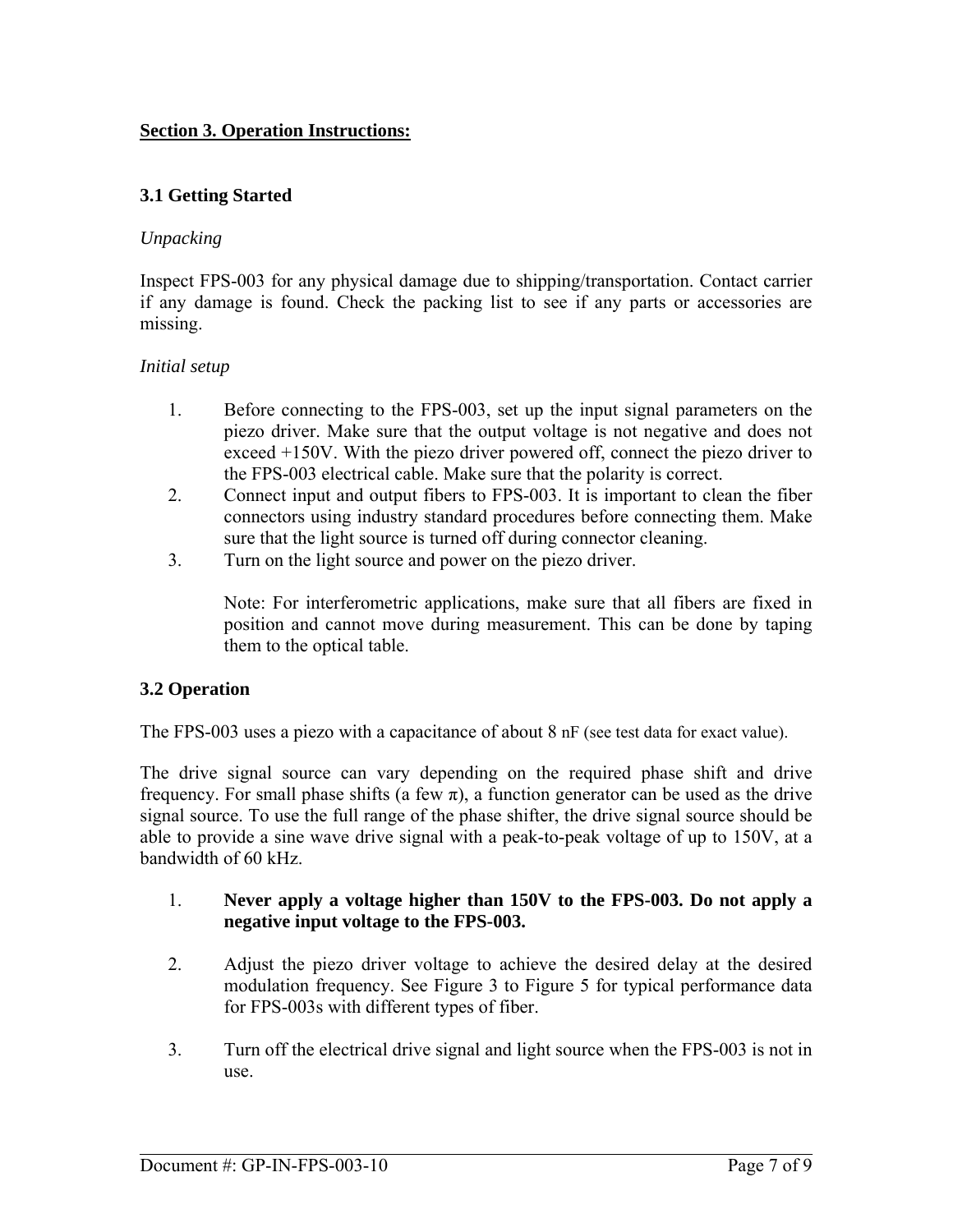



<span id="page-7-0"></span>

**Figure 4 Typical performance data for 1060nm SM FPS-003 (tested at 1064nm).** 



<span id="page-7-1"></span>**Figure 5 Typical performance data for 780nm SM FPS-003 (tested at 1064nm).**